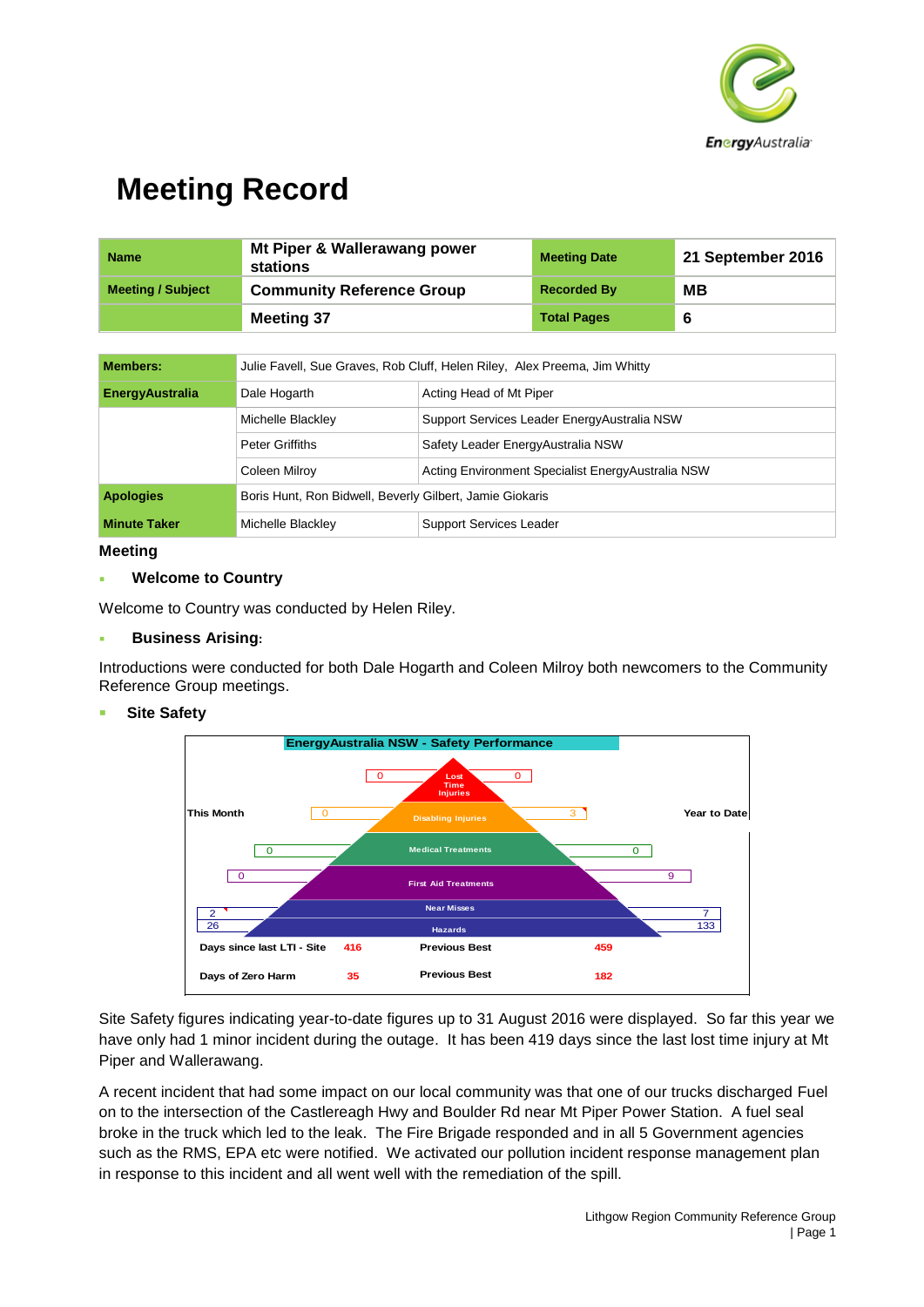

## **Market Update**

Two power stations located about 6 kilometres south of the city centre of Port Augusta in South Australia have been closed in recent times. Northern in May 2016 and Playford in October 2015.have led to some increase in prices for the general market.

Also in the news the Bass Link between main land Australia and Tasmania was damaged late last year and the return to service has been protracted seriously affecting the availability of electricity for the State of Tasmania.

We have also heard that Alcoa is considering closing their smelters in the Portland area of Victoria.

Liquefied Natural Gas (LNG) prices are on the increase in Queensland. Moomba has recently opened new gas lines to supply markets in South Australia and New South Wales as well as their existing lines to Queensland, Longford in Victoria is also experiencing high sales.

# **Operational Update**

# Mt Piper

Unit 2 is currently in service

Unit 1 Outage is well underway with work packages on Turbine efficiency improvements, Air heaters, Generator improvements, Digital Control System Upgrade completion and the PCR Redesign and installation. It is expected that in excess of 400 additional contractors will come on site during the outage. Obviously safety will be our primary focus during the outage.

# Wallerawang Repurposing Project

As you know from our previous meetings, the Wallerawang Repurposing expressions of interest closed 15 August 2016. We have received 21 enquiries and 14 formal EOI applications. We are currently evaluating the applications. EnergyAustralia aims to finalise preliminary commercial agreements by the end December 2016.

The dismantling work at Wallerawang continues with the second package now complete. EA Auctions equipment packages have been amended in recognition of the repurposing project. A new third package is currently being programmed with EA Auctions and the fourth package is under development.

Discussions with Treasury continue to ensure the appropriate approval of our planning processes and activities for the continued dismantling of the site but also the ongoing operation of key systems. A major transaction with Treasury for approval is the order for deconstruction of Unit 7 Cooling Towers

The Owner's Engineer has been selected and approved by Treasury. Aurecon is due to start in October 2016.

# **Rail Unloader**

There has been no change with the status of the rail unloader site with environmental monitoring and the agistment lease continuing. EnergyAustralia are continuing to assess our options.

## **Water Management**

Oberon Dam's level has increased to 77.07%. Our Total Active Storage is at 99.5% with:

- Lake Lyell at 100% and spilling,
- Lake Wallace at 105.3% and spilling,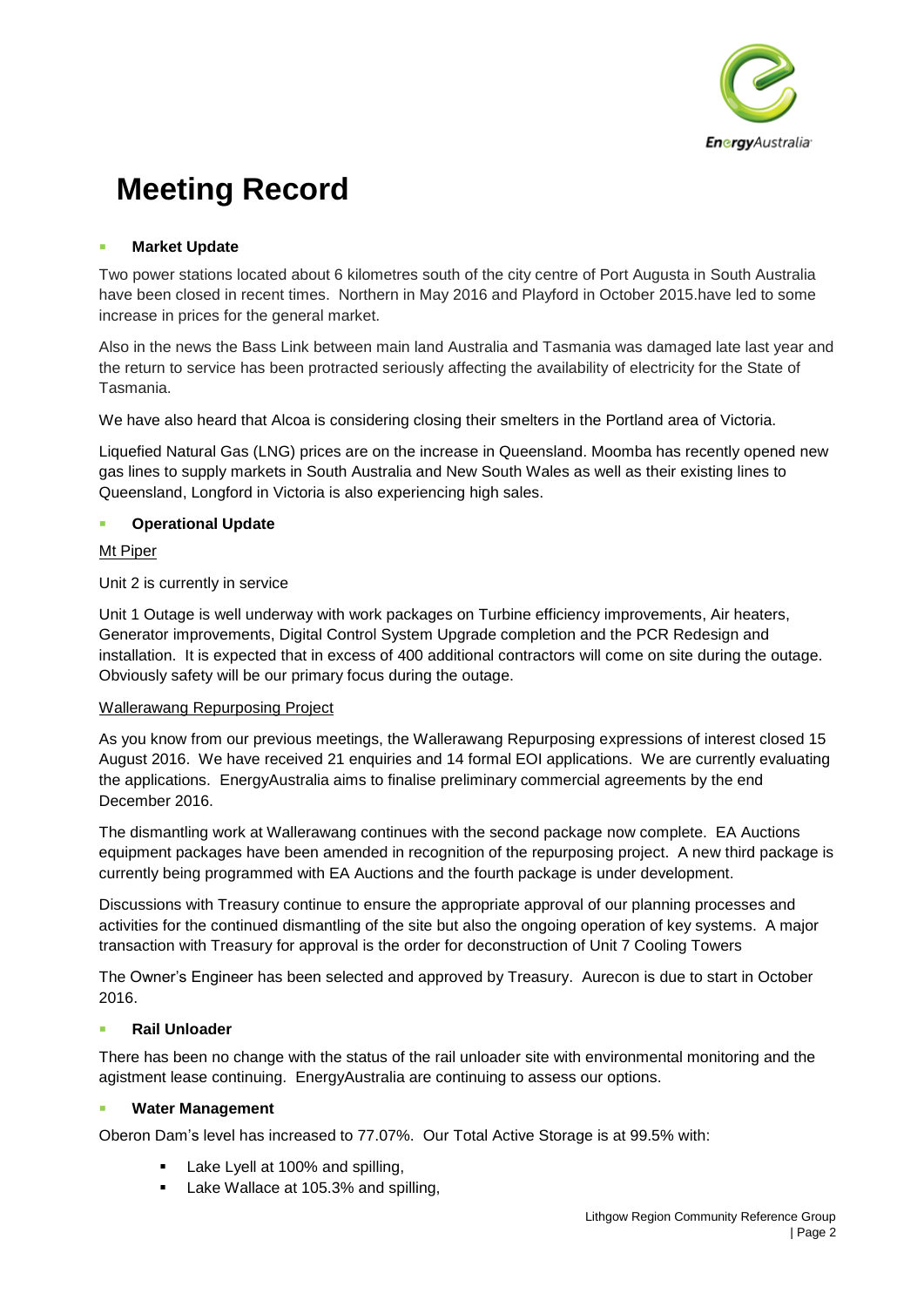

Thompsons Creek Dam at 98.5%.

An Amber Algal Alert applies to Lake Lyell for Blue Green Algae.

#### **Lamberts North**

- Ash Placement Volume
- June to August 2016 =83,736 tonne
- Ash placement in Lamberts North to continue through September to November
- No complaints Received
- No incidents recorded
- **2015-2016 Annual Environment Management Report in development**
- **Biodiversity Offset Area Requirements**
- **Flora and Fauna Survey conducted**
- The area will be fenced off by end of 2016
- **Planting is planned for Autumn 2017**

In response to an item raised in previous meetings the list of species to be planted at TCD are listed below. These plants were recommended by the review recently conducted by our consultant.

| <b>Common Name</b>             | <b>Scientific Name</b>                    |
|--------------------------------|-------------------------------------------|
| Snow gum                       | Eucalyptus pauciflora ssp. pauciflora     |
| Narrow-Leafed Peppermint       | Eucalyptus radiata                        |
| <b>Broad-Leaved Peppermint</b> | Eucalyptus dives                          |
| <b>Scribbly Gum</b>            | Eucalyptus rossii                         |
| Stringybark                    | Eucalyptus macrorhyncha ssp. macrorhyncha |
| <b>Brittle Gum</b>             | Eucalyptus mannifera ssp. mannifera       |
| <b>Red Stem Wattle</b>         | Acacia spp.                               |

Julie Favell opined that the listed plants all preferred sandstone soils and as TCD had granite soils this proposed planting could return a poor result. The list did not contain shrubs to provide an under storey for small birds and animals.

- ACTION: Further information to be supplied to the committee at the next meeting.
- **Joint EnergyAustralia NSW/Centennial Water Project**

A request for tender for the water plant and pipeline was issued to the three preferred tenderers.

The Environmental Impact Statement (EIS) is now complete. The Dept of Planning have completed an "adequacy" review. The EIS will be on public display next week.

Ongoing commercial/financial/legal negotiations are being discussed between the Consortium members while technical design interactions continue to be developed within the Consortium.

Ms Favell asked about the discharge from Lamberts Gully being included in the project design. The conductivity of this discharge was high and could possibly be managed through a pipeline connection to the proposed project. It was recommended that this suggestion be put through the EIS process.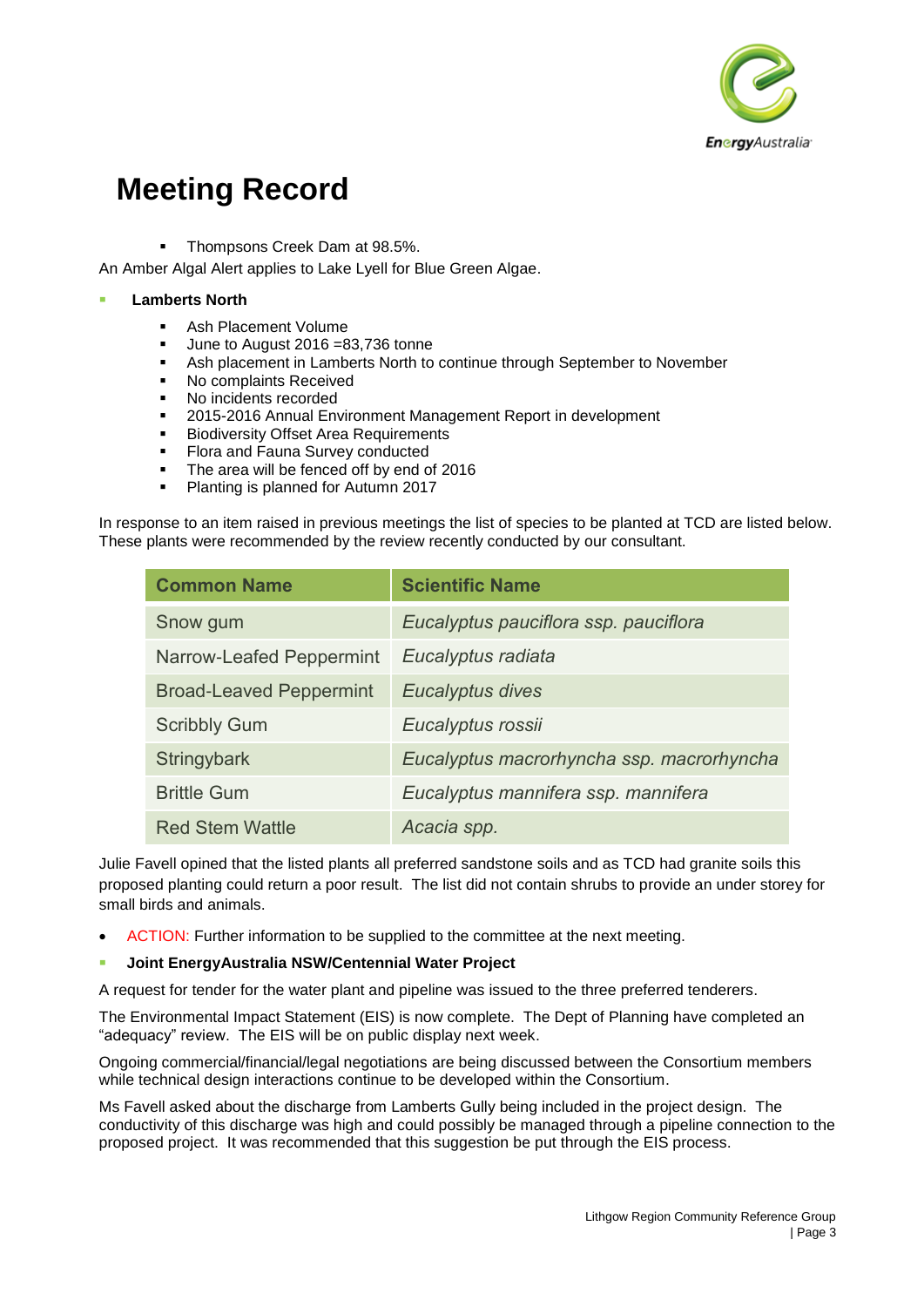

## **Sponsorship Process**

The first of the 2016 Sponsorship Grant Programs has been approved and disbursed. The recipients of the community grants program are listed below:

| <b>Applicant</b>                           | <b>Request</b> | <b>Reason</b>                    | <b>Proposed \$</b> |
|--------------------------------------------|----------------|----------------------------------|--------------------|
| <b>Lithgow Pony Club</b>                   | \$4,500        | <b>Amenities Block</b>           | \$4,500            |
| <b>Portland Colts Rugby</b><br>League Club | \$1,000        | <b>Centenary Celebrations</b>    | \$1,000            |
| <b>Lithgow District Car Club</b>           | \$2,000        | <b>Amenities Block</b>           | \$2,000            |
| Portland & District Olympic<br>Pool        | \$7,500        | <b>Solar Panels installation</b> | \$7,500            |
| <b>COC Limited</b>                         | \$5,000        | Development of Rail Trail        | \$5,000            |

The second program will be advertised in October and the application will be reviewed by this Committee in our scheduled November meeting. Another \$20,000 is available to be shared among the successful applicants

Media release on successful applicants will be sent out shortly

## **Infrasound Investigation**

We have shared our report relating to Unit 1 with the complainant and we are awaiting their reply. We will continue to keep the Forum and the complainant informed of our progress on this matter.

# **Merging of Community Consultation Committees.**

The merging of the Mt Piper/Wallerawang Community Reference Group and the Pinedale Community Consultative Committee was revisited to ensure the group understood the details of the proposed merge. The revised procedures from the Dept of Planning were provided at the last meeting. These include:

- An independent Chairperson, this position will be advertised and applications sought through the Dept of Planning. The Chair position is approved by the Dept of Planning.
- 3 to 5 community representatives including environment group representation. The membership positions are advertised and assessed through the Chair and endorsed by the Dept of Planning. Community representatives will be assessed on their ability to represent the concerns of significant interest group or have a variety of interests.
- **1** Council representative
- 2 to 3 EnergyAustralia representatives including a staff member from the Environment Team.

EnergyAustralia have discussed the merge with Dept of Planning. We are awaiting their formal response but it was received favourably in this discussion.

There is obviously a lot of work that needs to be put in place before the formation of the new consultative committee can be implemented. We hope to have this in place for the February 2017 meeting. Once again the members were encouraged to apply for the new Committee.

Julie Favell expressed her concern about merging the committees as she has found the Pinedale Committee to be unresponsive, uncommunicative and non-inclusive. She further advised that her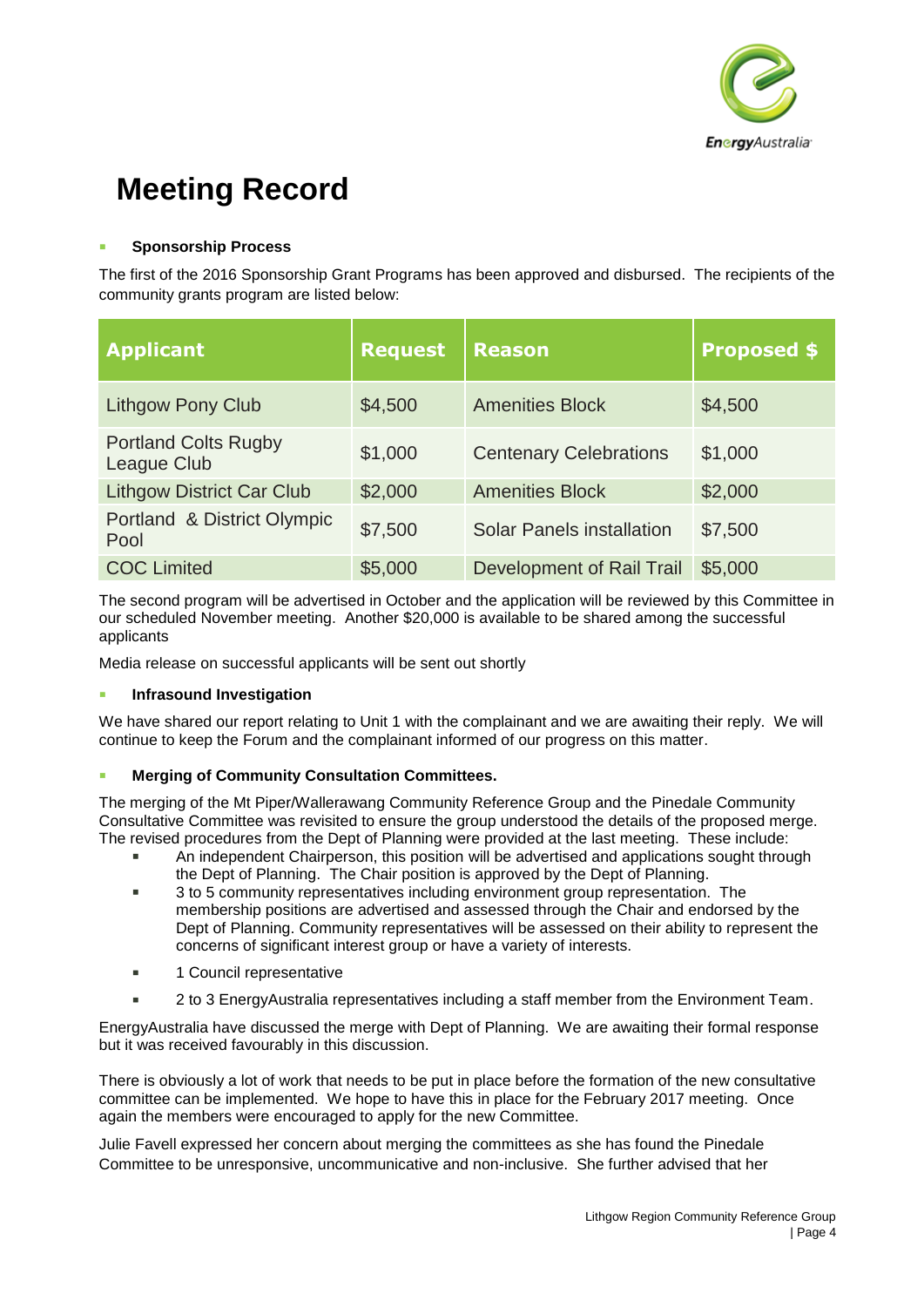

questions were not included in the minutes of meetings. She has enjoyed her time on the Mt Piper/Wallerawang Committee as she believes her concerns were heard and accepted.

## **General Business**

## Reconciliation Action Plan (RAP)

The Forum was advised about the launch of EnergyAustralia's RAP. It was launched in August with staff and other stakeholders.

Energy Australia are proud to add our voice to the call for a reconciled, just and equitable Australia. We know that inclusive and diverse organisations simply perform better.

Our RAP sets out the steps we will take to increase our engagement with Aboriginal and Torres Strait Islander peoples, culture and communities. This includes improving the opportunities for Indigenous Australians to participate in our business as:

- employees,
- **suppliers**,
- **u** customers,
- and partners

Our plan describes actions that we are now accountable for delivering. This is a continual improvement program to continue to make our contribution to reconciliation in Australia. A copy of the RAP was provided to each member of the Forum.

This lead to discussions across the group relating to what was needed by the local indigenous community and how EnergyAustralia could assist. Mrs Helen Riley advised the project work that the Mingaan Wiradjuri Aboriginal Corporation were undertaking could use some funding but also in kind support to assist with the installation of bollards around Maiyingu Marragu to protect the important indigenous heritage site. The other group members expressed their concern about this important area being vandalised and further advised that they supported any community grant funding being provided to this project work and asked EnergyAustralia to investigate ways to assist with the protection of this valuable site.

The NuRock project is now reviewing the development of a smaller plant that EnergyAustralia has agreed to partly fund. The funding for a bigger plant was proving problematic and seriously affecting the progress of the project. EnergyAustralia believe in the project deliverables of reuse of the ash, potential local employment creation and the development of a sound product.

Meeting closed at 6:30 pm.

## **Next Meeting**

The date for the nest Forum meeting is Wednesday 30 November 2016.

## **Action List**

| Initiated   | Action                                                                        | <b>Progress</b>            |
|-------------|-------------------------------------------------------------------------------|----------------------------|
| August 2015 | List of plant species to be used in the<br>biodiversity offset project at TCD | Completed                  |
| March 2016  | Tour of cooling tower dismantling works for<br>May 2016 meeting               | To be arranged and advised |